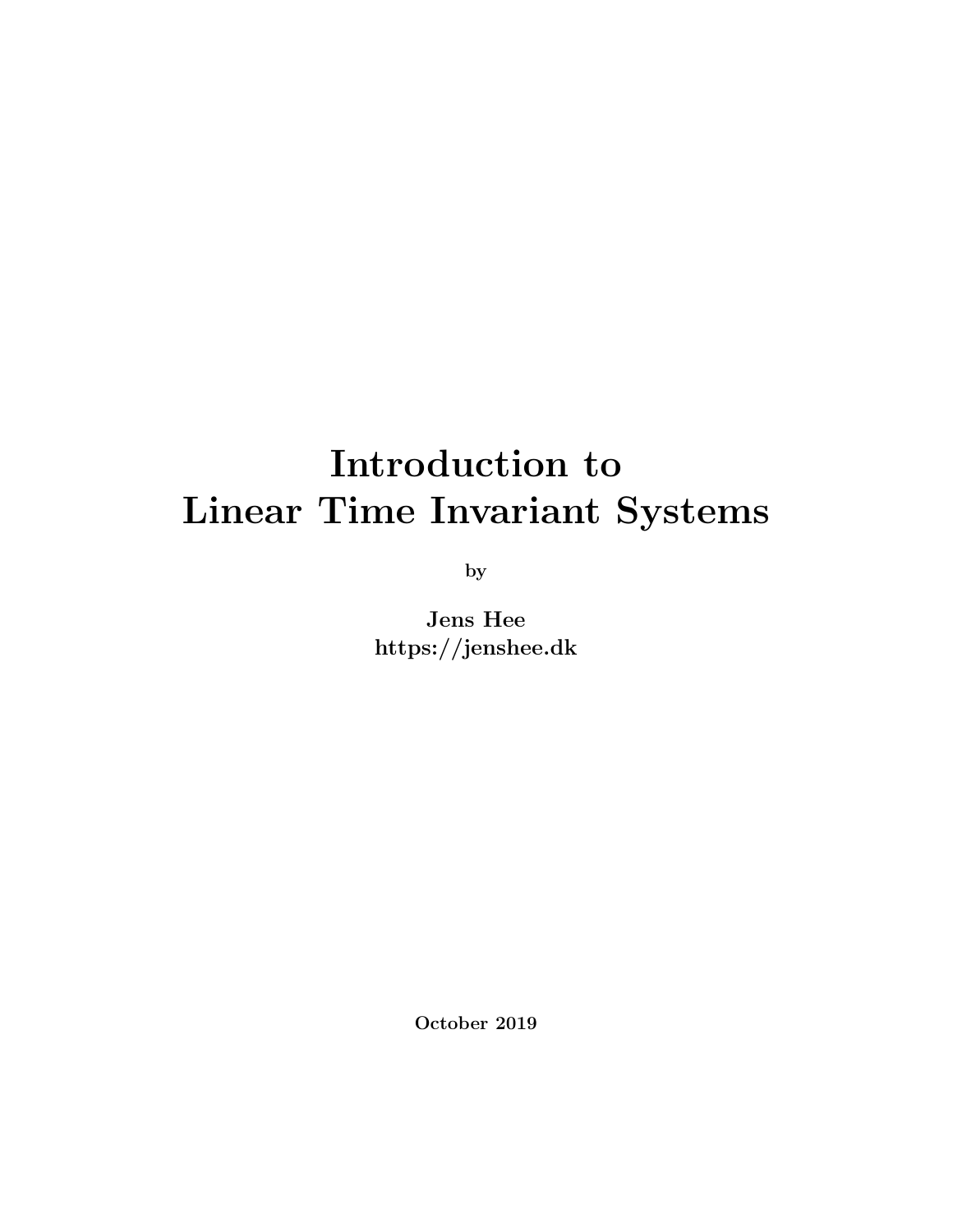## Change log

#### 28. October 2019

1. Document started.

#### 31. October 2019

1. Frequency domain view of convolution added.

#### 13. March 2020

1. Meta data added.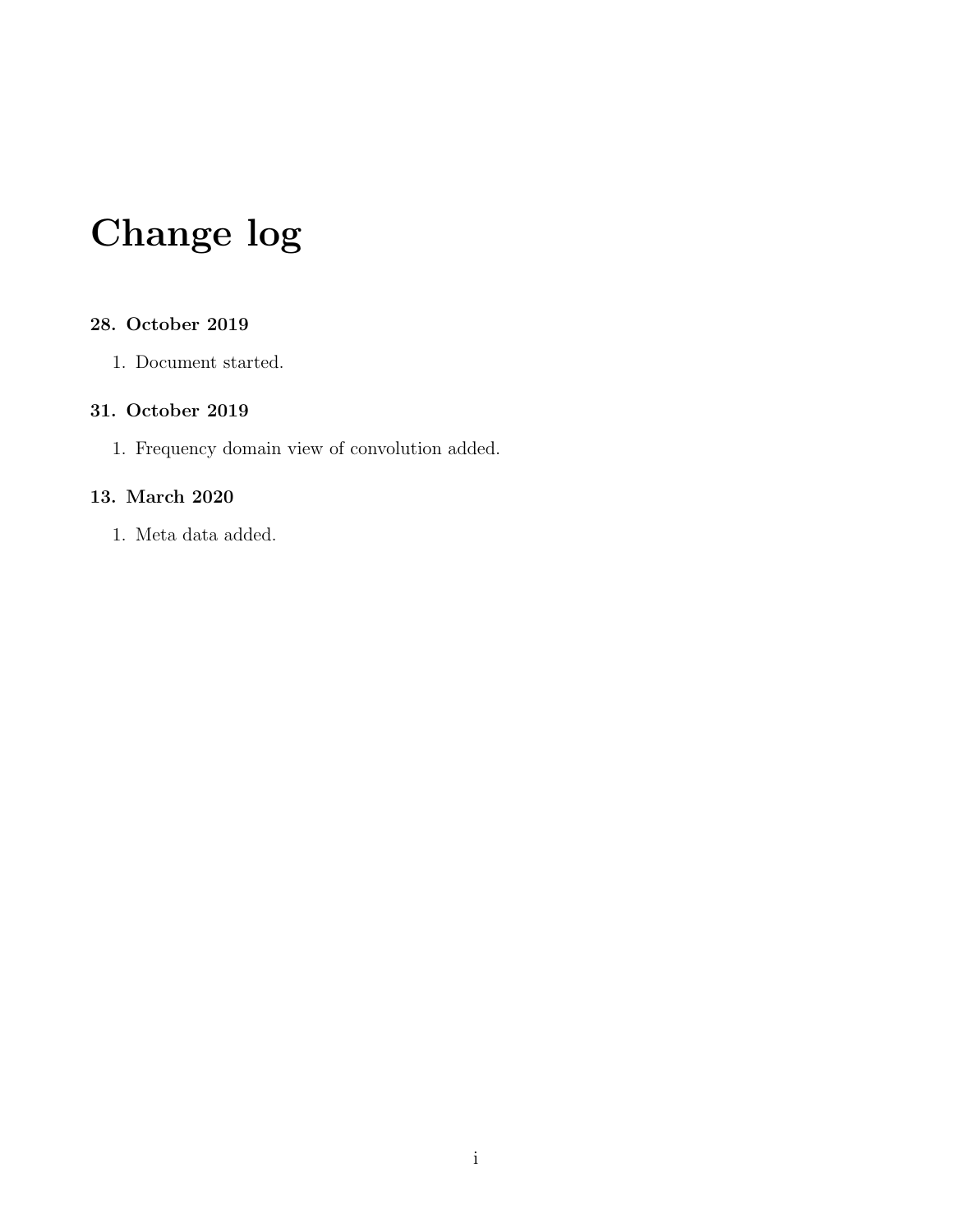### Introduction

A system is some sort of black-box having one or more inputs and one or more outputs. Regarding the system as a black-box means that the interior of the system is out of reach or irrelevant. In the following only single input, single output systems are discussed. Examples of systems are digital filters, electrical networks and other physical phenomenons.

For a system to be linear the following is required:

- 1. Increasing the input by a factor k will increase the output by a factor of  $k$ .
- 2. The output of the sum of two inputs must be the sum of the outputs of the two inputs.

A system, where the input is a function of time, is regarded as time-invariant if a delay of the input just causes a delay of the output. The term time should be replaced by shift for digital filters.

Note that for such a system the shape of the input need not be identical to the shape of the output. An example is given in Figure [1.](#page-4-0) The change of shape is sometimes called linear distortion.

A broad class of physical phenomenons are approximately linear and time-invariant. For example a loudspeaker and microphone in a closed room, a hammer hitting a mechanical device or an electrical network. However, most systems behave non-linearly for large inputs.

An important quantity of a system is the impulse response. It is a rather strange quantity for a analog(physical) system, in that it is the output of the system when an infinitely short and infinitely high impulse with finite energy is applied. But for a digital system it is just the response to a single sample input with unit amplitude. If the digital system is known to be linear and shift invariant, it can be shown (see Figure [2\)](#page-4-1) that the output can be written:

$$
y(n) = \sum_{-\infty}^{\infty} h(n-k)x(k) = \sum_{-\infty}^{\infty} h(k)x(n-k)
$$

where:

h is the impulse response of the system

 $x$  is the input to the system

For an analog(physical) system the corresponding relation is:

$$
y(t) = \int_{-\infty}^{\infty} h(t-s)x(s)ds = \int_{-\infty}^{\infty} h(s)x(t-s)ds
$$

This is called the convolution theorem and is often written:

$$
y = h * x = x * h
$$

It is important to note that the impulse response is all that is needed in order to calculate the output for any input. Put in another way: Knowing the impulse response, all is known about the system regarded as a black-box. Or alternatively: The impulse response fully characterizes the system. This is why the impulse response is such an important quantity.

If theoretically a complex exponential is used as input, the output can in the digital case be written:

$$
y(n) = \sum_{-\infty}^{\infty} h(k)e^{j\omega(n-k)} = \sum_{-\infty}^{\infty} h(k)e^{-j\omega k}e^{j\omega n} = H(\omega)e^{j\omega n}
$$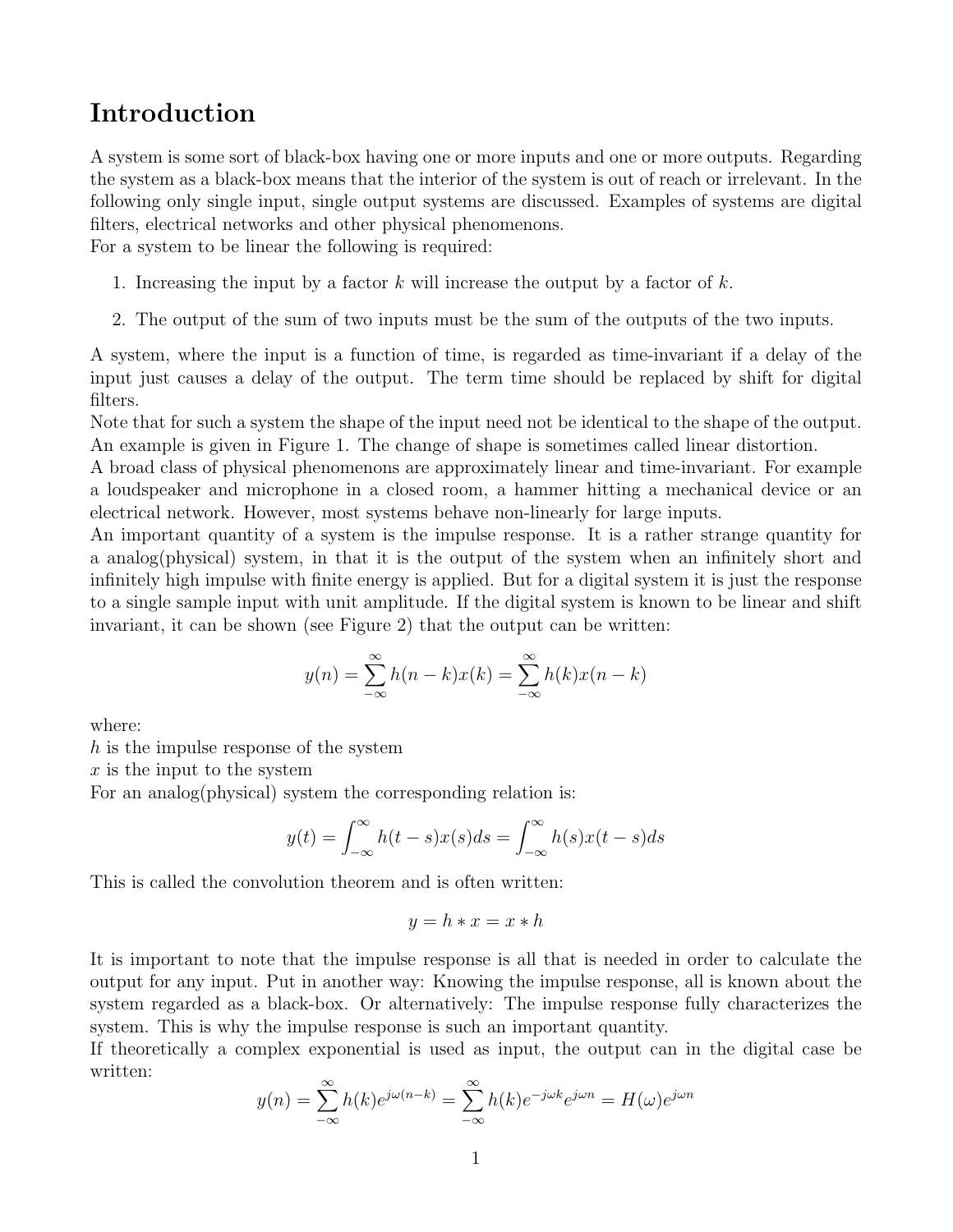where

$$
H(\omega) = \sum_{-\infty}^{\infty} h(k)e^{-j\omega k}
$$

The term H is called the system frequency response. Since  $h$  can be found from  $H$ :

$$
h(n) = \frac{1}{2\pi} \int_0^{2\pi} H(\omega) e^{j\omega n} d\omega
$$

H also fully characterizes a linear and time(shift) invariant system.

Very often  $H$  can be measured with a greater accuracy than  $h$  and also gives a more desirable view of the system.

Note that  $H$  is independent of  $n$ . This means that the output for a sine wave input is also a sine wave with the same frequency but with a different amplitude and phase in opposition to the general case where the shape changes from input to output as mentioned above.

If a periodic signal with period N is applied then the output will also be periodic. Moreover if h has a length shorter than  $N$ , then the convolution for one period becomes:

$$
y(n) = \sum_{0}^{N-1} h(k)x(n-k)
$$

This is also called the circular convolution of the finite sequences h and x.

Theoretically this set of linear equations could be solved for  $h$ , but a method requiring much less processing power is using the Fast Fourier Transform. Multiplying by a complex exponential and summing gives:

$$
\sum_{0}^{N-1} y(n)e^{-j\frac{2\pi}{N}mn} = \sum_{0}^{N-1} \sum_{0}^{N-1} h(k)x(n-k)e^{-j\frac{2\pi}{N}mn}
$$
  

$$
= \sum_{0}^{N-1} h(k)\sum_{0}^{N-1} x(p)e^{-j\frac{2\pi}{N}m(p+k)}
$$
  

$$
= \sum_{0}^{N-1} h(k)e^{-j\frac{2\pi}{N}mk} \sum_{0}^{N-1} x(p)e^{-j\frac{2\pi}{N}mp}
$$

or

 $Y(m) = H(m)X(m)$ 

Here each term is the Discrete Fourier Transform of  $y$ ,  $h$  and  $x$ . It is seen that the circular convolution transforms into a product making it possible to find  $H$  from  $x$  and  $y$  using FFT. If h and y are known, X and thereby x can be calculated. This process is called deconvolution.